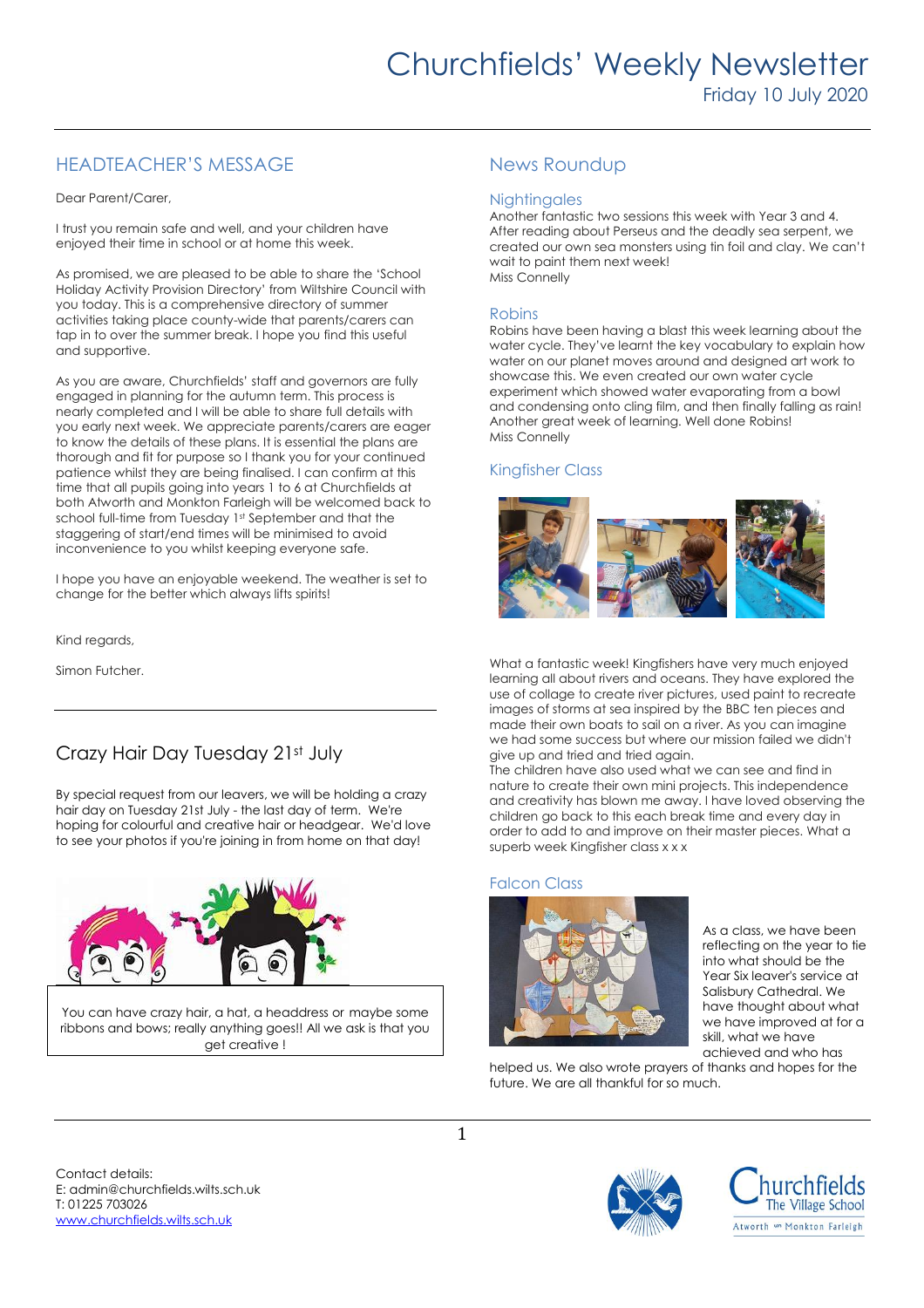# Churchfields' Weekly Newsletter Friday 10 July 2020

# Kestrel Class

It was brilliant to see most of the Year 5s back in school last week, and we loved their shark artwork. They've been busy this week following a river from its source, using an atlas to mark rivers on a map and creating some great artwork inspired by Kandinsky and the colour wheel as well as all the regular maths, spellings and English activities. In class in addition to famous artists, we have been focusing on UK geography. Unfortunately the rain washed away our big chalk map of the UK in the playground, but hopefully the knowledge will remain....



This week Kestrels have been on a whistlestop tour of art history, experiencing different media, using different techniques and finding out about some famous artists. We started

with cave paintings, making oil pastel rubbings on hessian for the cave and drawing with charcoal.



We then skipped quite a few centuries to Monet and looked at how the impressionists created their pictures with visible brushstrokes. We mixed different greens for the background of our poppy field and printed on the red poppies.



Van Gogh was next and we looked at his famous picture Starry Night before recreating it using crayons.



We really enjoyed looking at Matisse's art, particularly his large scale paper collages and his famous picture "The Snail". We discussed

how art doesn't need to be realistic to make you feel something. In her version, Madelyn was inspired by a safari, but put the different parts of the animals at strange angles to make it more abstract. Can you spot the flamingo flying in the middle?



Chronologically speaking Picasso was our next artist. Famous for his strange and abstract faces we played "Roll a Picasso" where the shapes of the different parts of the face (eyes, nose, mouth, ears) are dictated by the roll of a dice. This was lots of fun!



We then found out about the life of eccentric artist Salvador Dali and the surrealist movement. Our portraits of the artist have moveable pipecleaner moustaches and rotating eyes! Dali was also famous for pictures of elephants with long legs which inspired us to create these long-legged birds

using crayon and watercolours





Finally we explored the story of Mexican artist Frida Kahlo, who was famous for her selfportraits. This version was created with oil pastels

We've enjoyed exploring art and trying lots of different techniques and just wish there was some more time in the week so we could discover even more artists!



Contact details: E: admin@churchfields.wilts.sch.uk T: 01225 703026 [www.churchfields.wilts.sch.uk](http://www.churchfields.wilts.sch.uk/)